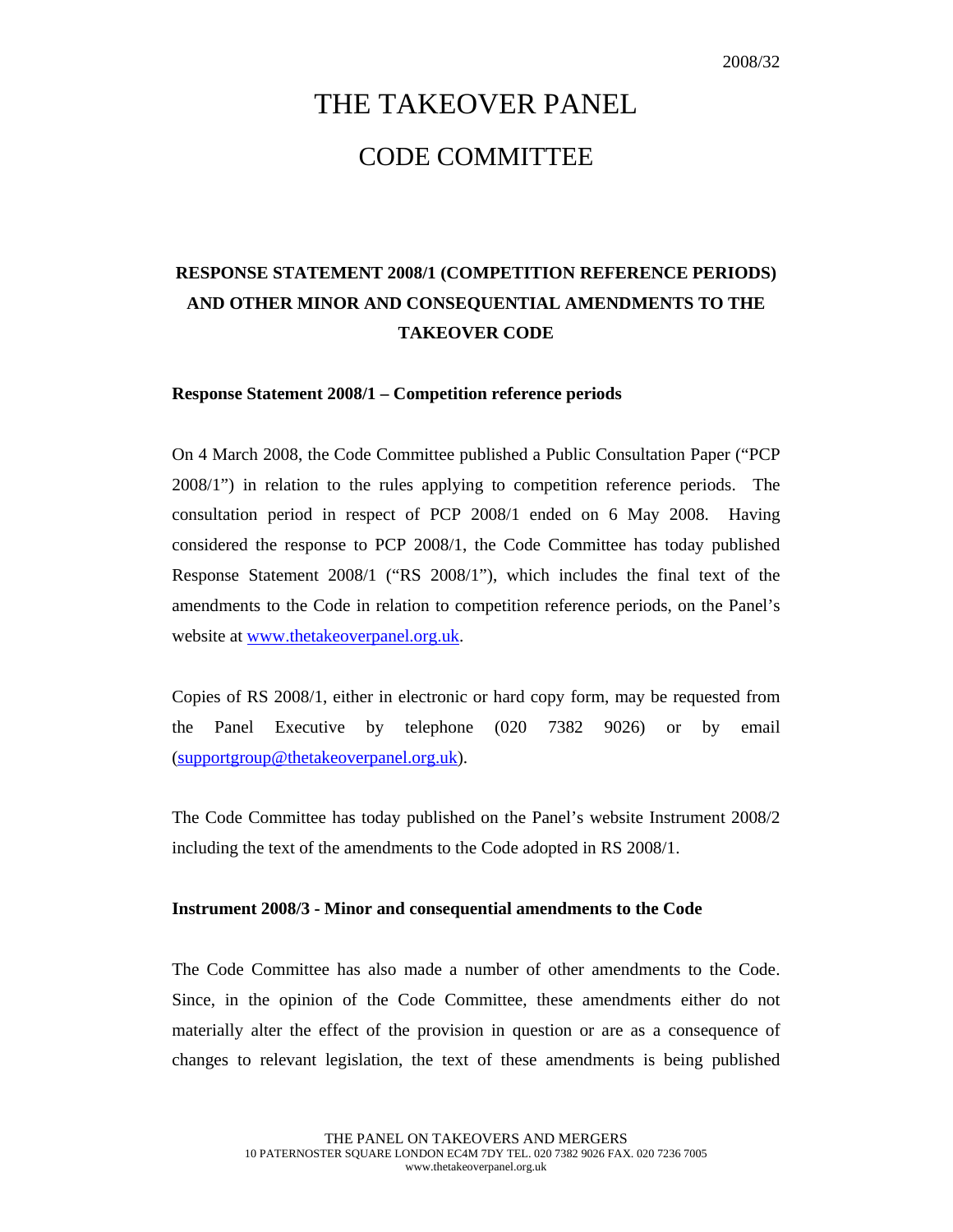without any formal consultation process, in accordance with section 4(b) of the Introduction to the Code. A summary of the amendments is set out below.

The Code Committee has today published on the Panel's website Instrument 2008/3 including the text of the amendments summarised above.

#### *(a) Note 3 on Rule 2.8*

Note 3 on Rule 2.8 describes the application of the restrictions in Rule 2.8 to persons acting in concert with a person making a "no intention to bid" statement under the Rule. The Code Committee considers that the Note as currently drafted is difficult to understand and believes that it would be helpful to amend it to improve clarity.

The related amendments are set out in Appendix A of Instrument 2008/3.

#### *(b) Rule 7.1 and cross references thereto*

Rule 7.1 provides that if an acquisition of an interest in offeree company shares by an offeror or any person acting in concert with it gives rise to an obligation under Rules 6, 9 or 11, an appropriate announcement must be made immediately by the offeror. Both Rule 6.2(b) and Note 6 on Rule 11.1 set out an announcement obligation to reflect this requirement but neither refers specifically to Rule 7.1. Similarly, neither Note 9 on Rule 9.1 nor Rule 9.5 specifically refers to Rule 7.1.

The Note on Rule 7.1 also makes it clear that in certain circumstances acquisitions by a potential offeror can also trigger an immediate announcement obligation. The requirements of this Note relating to potential offerors are not referred to in Rules 6, 9 or 11.

The Code Committee understands that, on occasion, the requirements of Rule 7.1 have been overlooked by offerors and potential offerors and their advisers. Although the Rule and the Note on the Rule are both clear, the Code Committee considers that it would be helpful to: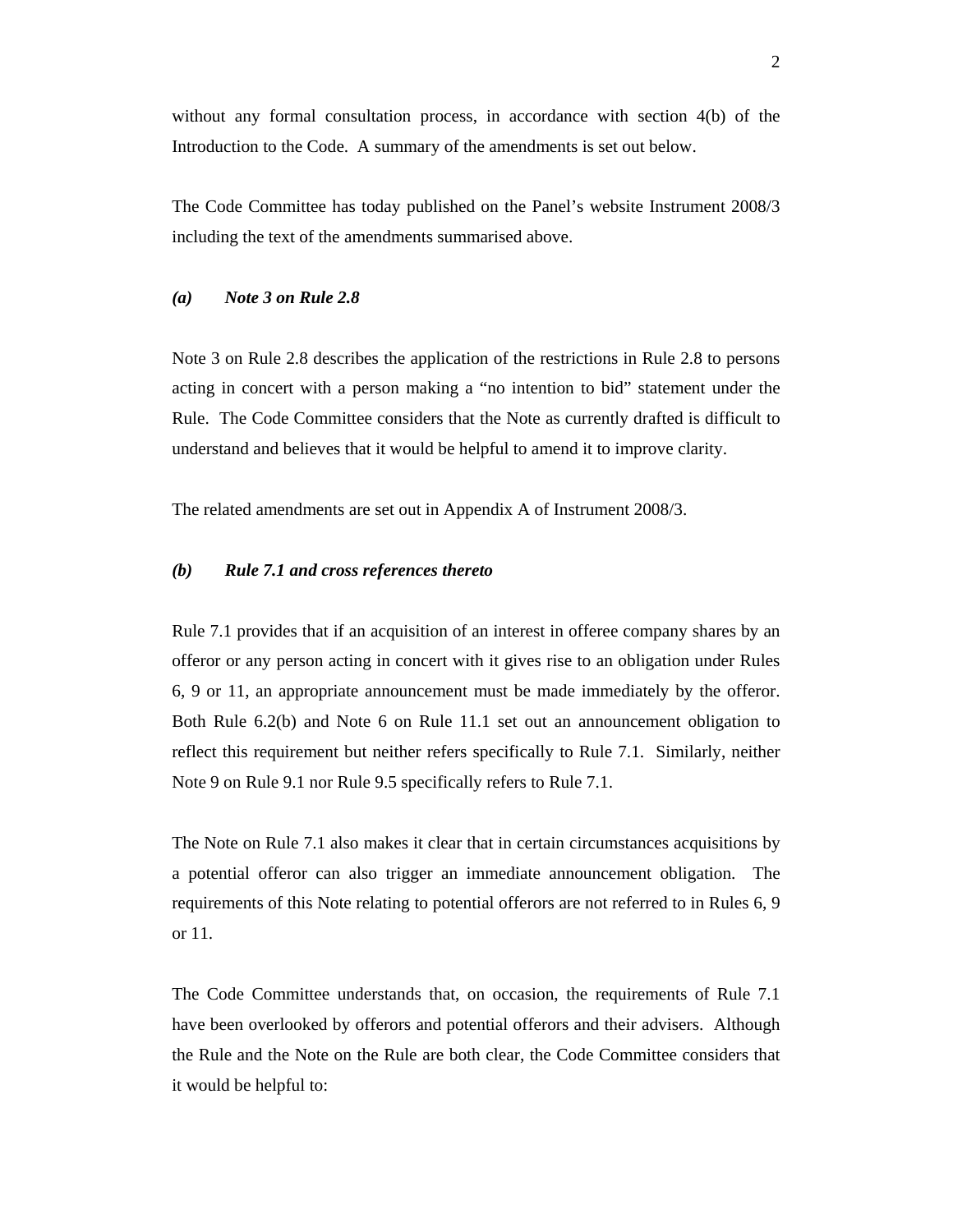- (i) introduce a new Note 8 on Rule 2.4 referring to the obligation under Rule 7.1; and
- (ii) make a number of minor amendments to Rules 6.1, 6.2 and 9.5, and to Note 9 on Rule 9.1 and Note 6 on Rule 11.1, to refer to or reiterate the requirements of Rule 7.1.

A minor amendment is also being made to Rule 7.1 to increase clarity.

The related amendments are set out in Appendix B of Instrument 2008/3.

#### *(c) Note 1(c) on Rule 7.2 and Note 16 on Rule 9.1*

Note 1(c) on Rule 7.2 and Note 16 on Rule 9.1 refer to the relevance of Rule 9 if the aggregate number of shares in which all persons under the same control are interested carry 30% or more of the voting rights of a company. The Code Committee has amended the references to "all persons under the same control" so as to refer to "any person and all persons controlling, controlled by or under the same control as that person".

The related amendments are set out in Appendix C of Instrument 2008/3.

#### *(d) Note 5(a) on Rule 8*

Note 5(a) on Rule 8 relates to public dealing disclosures made pursuant to Rules 8.1(a), 8.1(b)(i) and 8.3 and sets out various matters relating to the details which are required to be included in such disclosures. For ease of reference, the Code Committee has introduced a number of sub-headings to certain of the paragraphs of Note 5(a).

The related amendments are set out in Appendix D of Instrument 2008/3.